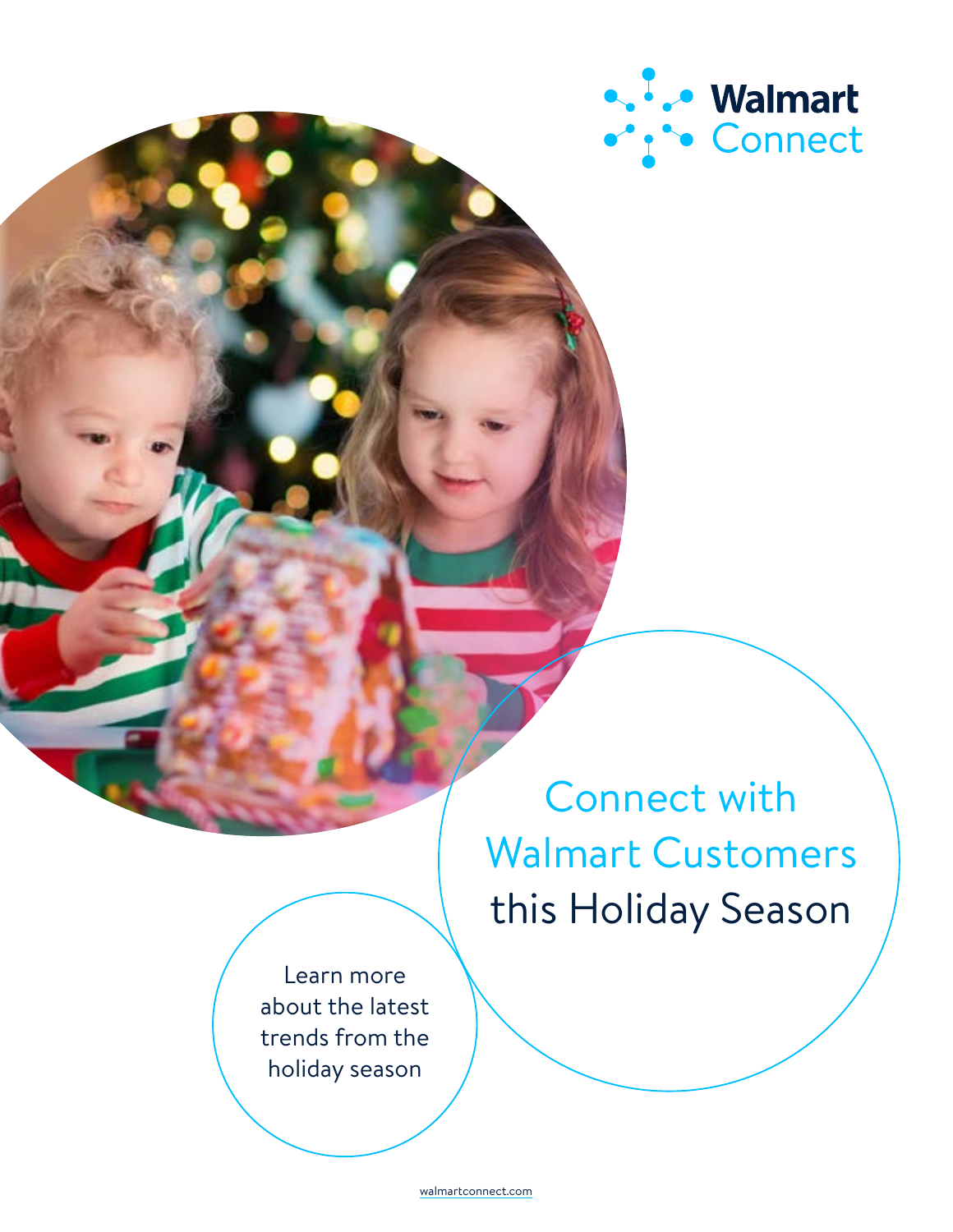Walmart is ready so you can unleash a season of joy for your loved ones and light up your community

**"This year, I'm getting a real tree and I'm putting that good energy out there to bring in 2022."**



#### **Last year, our shoppers celebrated:**

some precautions, they want a memorable

**This year, 'tis the season for hope, happiness** 

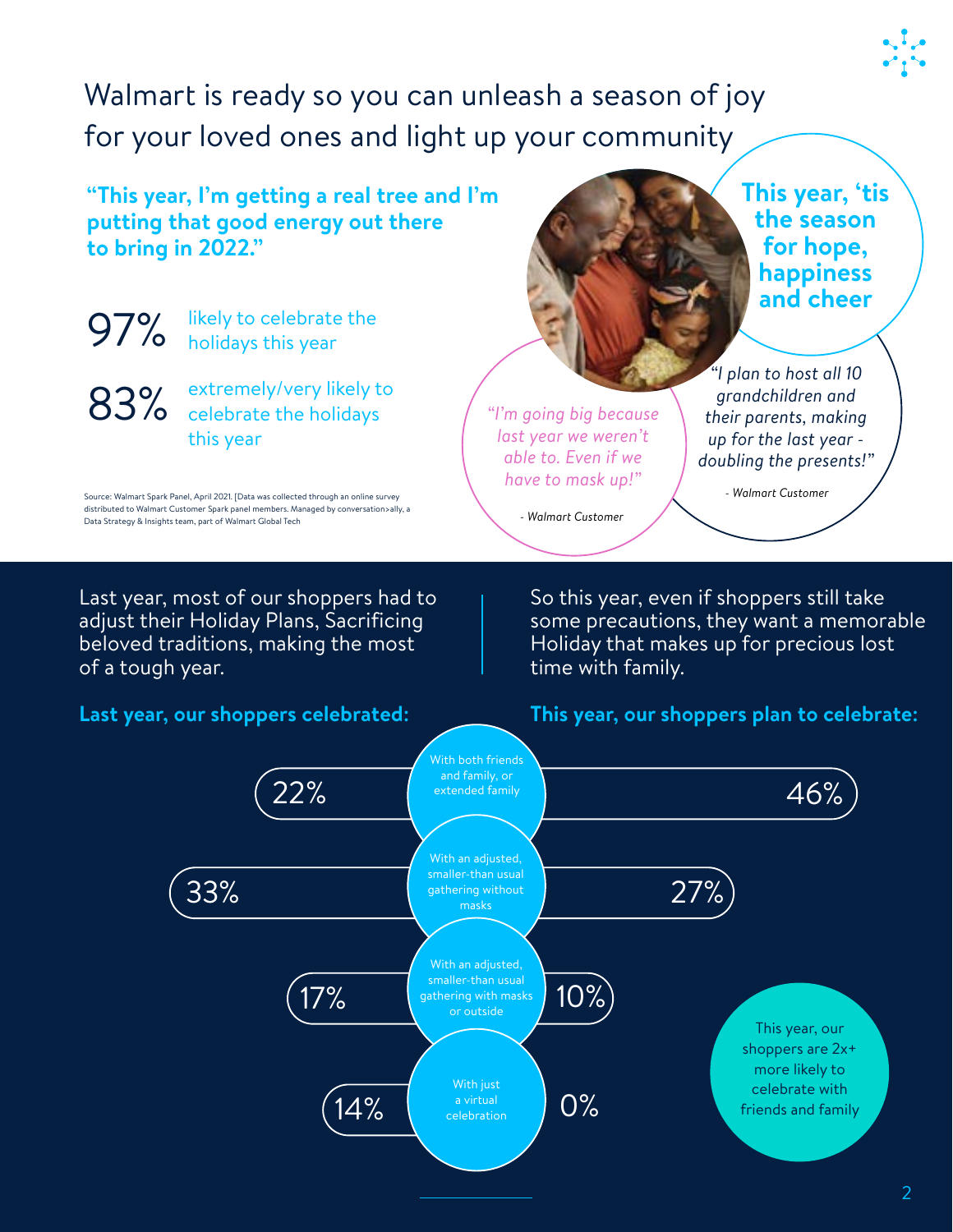

# The holidays are prime time for play time

We earned and maintained toy customer trust last Holiday as families celebrated the best they could

During the 2020 Holiday shopping season, we saw:

Double-digit omni toy sales growth Double-digit online sales growth **Triple-digit** pickup and delivery sales growth Double-digit web traffic growth

Source: Walmart 1st-party data., June 2021. Reflecting Nov. 1 – Dec. 31, 2020 data.

Toy customers flocked to Walmart last Holiday shopping season, and they kept coming back

Each week during the 2020 Holiday season, on average: 27M+ Toys were bought at Walmart across channels 4.9M+ Toy vehicles were sold 4.7M+ Dolls were sold 2.8M+ Games & Puzzles were sold **1.1M** Construction Toys were sold

Source: Walmart 1st-party data., June 2021. Reflecting Nov. 1 – Dec. 31, 2020 data.



**Reco:** Get all our customers – but especially our Festive Enthusiasts – excited for a Holiday season no one will forget with major in-store displays, magical Homepage takeovers, and integrations that spark joy and feature beloved Holiday traditions.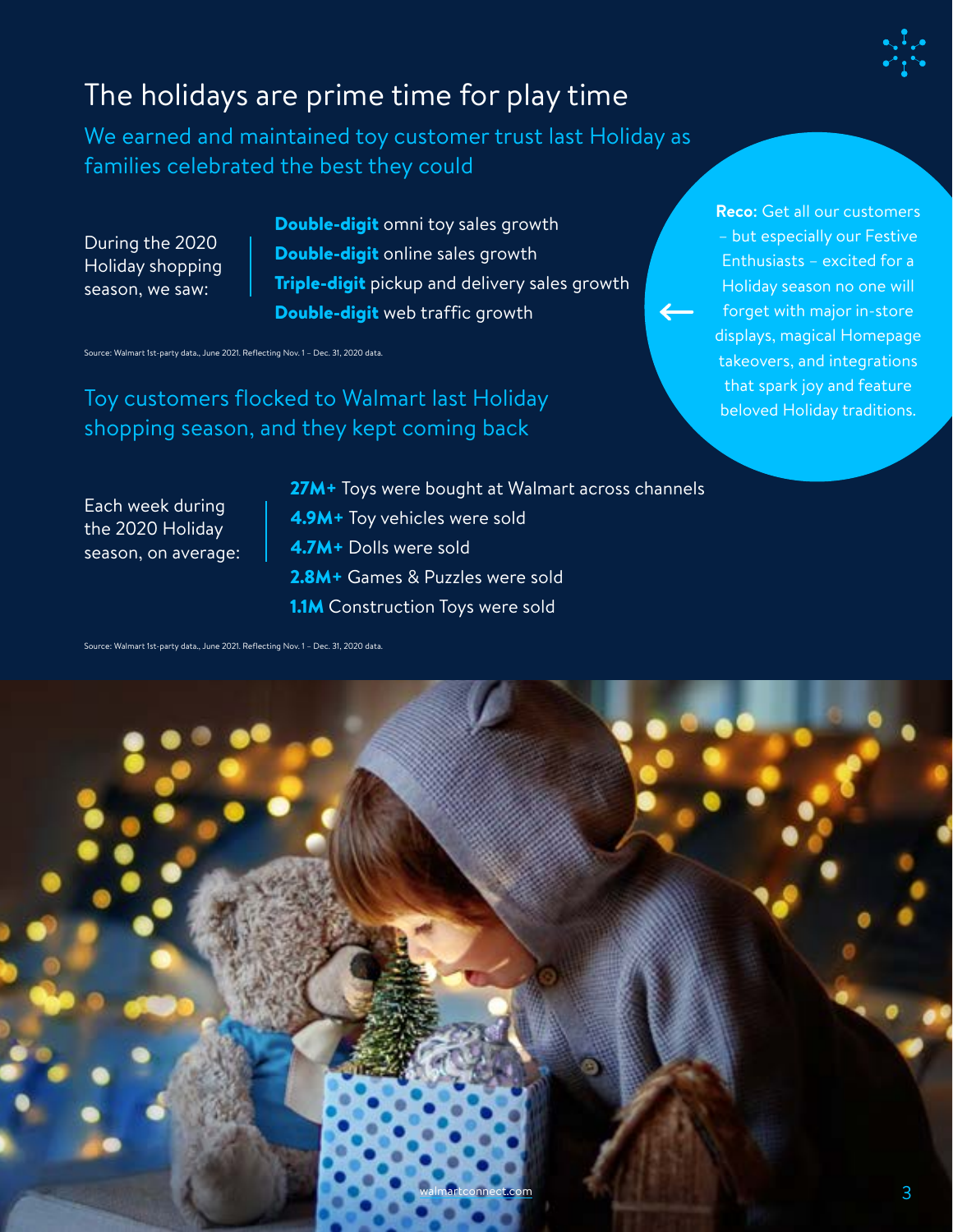50% Double-digit average Holiday toy item YoY price growth Customers bought 2.1 toys on average

Source: The NPD Group: Checkout Buyer Essentials June 2021. Reflecting Oct. 1 – Dec. 31, 2020 data.

## Toys are the most-searched category during the Holiday **Reco:** Grandparents, aunts,

Search activity peaks around the Big Six holidays

**54%** of toy search activity during the holiday was on the App **36%** of the top 100 searched Toy keywords were non-branded

Source: Walmart 1st-party data., June 2021. Reflecting Nov. 1 – Dec. 31, 2020 data.

**Tip:** Strategically timed and placed advertising can influence these brand-flexible toy customers.

and uncles may not always know what the kids are into these days, but with our guidance they can feel confident their gift will be a hit. Help these gifters by integrating into Best Of lists and Round-Ups based on age ranges, interests, and personality types.

# Gamers galore: Video games will make leaps during the Holiday season

Video game sales surged during the pandemic and will continue to be a bright spot

### **During the Holiday Shopping Season, on a weekly average:**



Source: Walmart 1st-party data, June 2021. Reflecting Nov. 1 – Dec. 31, 2020 data.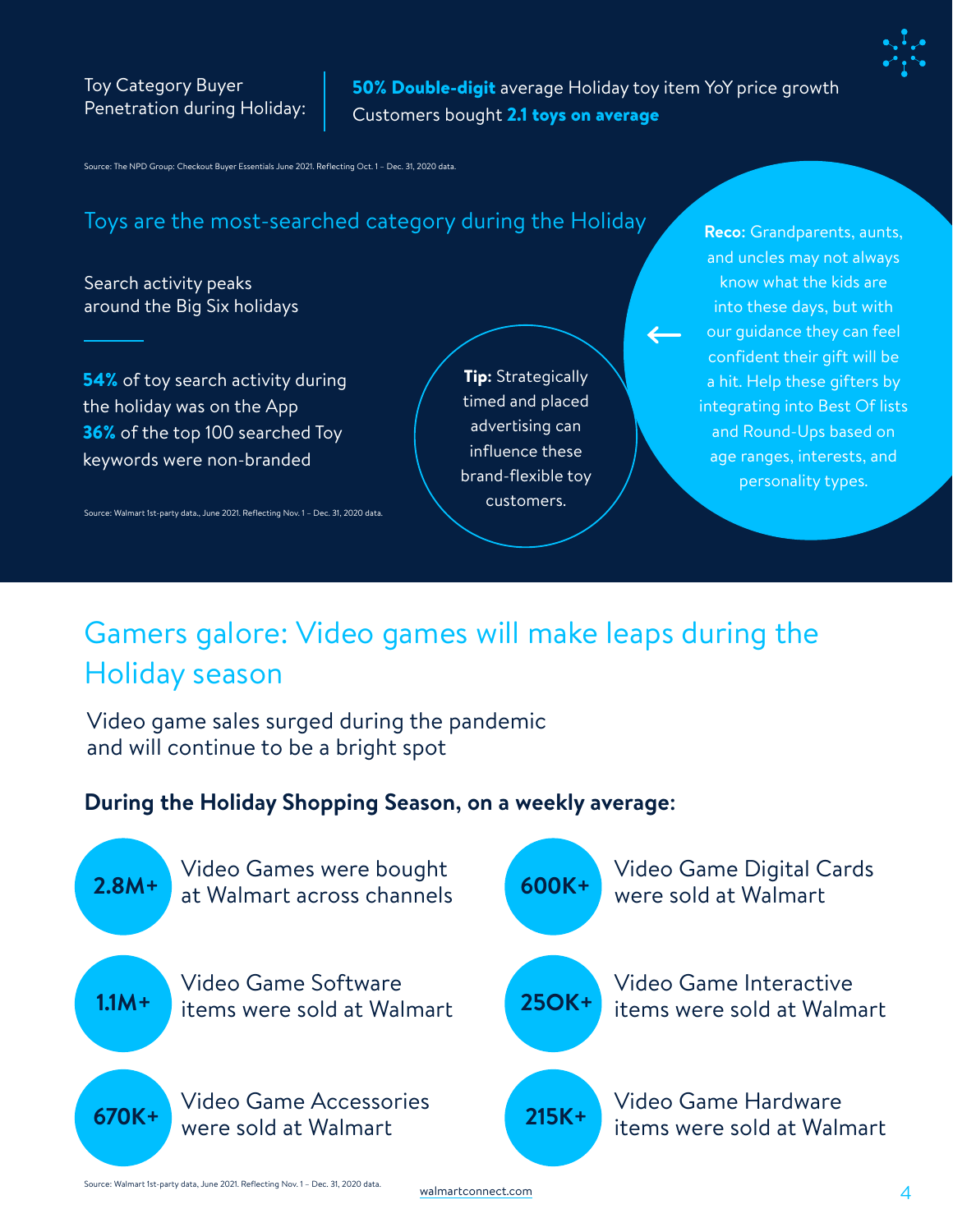

#### And those numbers are growing

### **During the 2020 Holiday Shopping season, we experienced:**



Source: Walmart 1st-party data, June 2021. Reflecting Nov. 1 – Dec. 31, 2020 data.

## Walmart serves as a gifting destination for key purchasers

**Reco:** Speak to gifters looking for kids' Video Games with integration into Top Toys and other Best Of lists, where parents look for inspiration. Focus on content that offers guidance on the hottest new games — so even a gaming outsider will know their gift is a hit.

#### **Who is buying video games?**

<sup>+45</sup>% they're shopping for someone else during<br>Holiday compared to the rest of the year<sup>3</sup> more Walmart Video Game buyers say Holiday compared to the rest of the year<sup>3</sup>

**41%** of grandparents shopping for the Holiday Season shop at Walmart<sup>2</sup>

1 Walmart First Party Data, June 2021. Reflecting Nov 1 – Dec 31, 2020 data. <sup>2</sup>MRI-Simmons 2020 September Retail Trends Study (SP20 NHCS). 3 The NPD Group, Inc., Video Games Consumer Monthly, Oct. – Dec. 2020.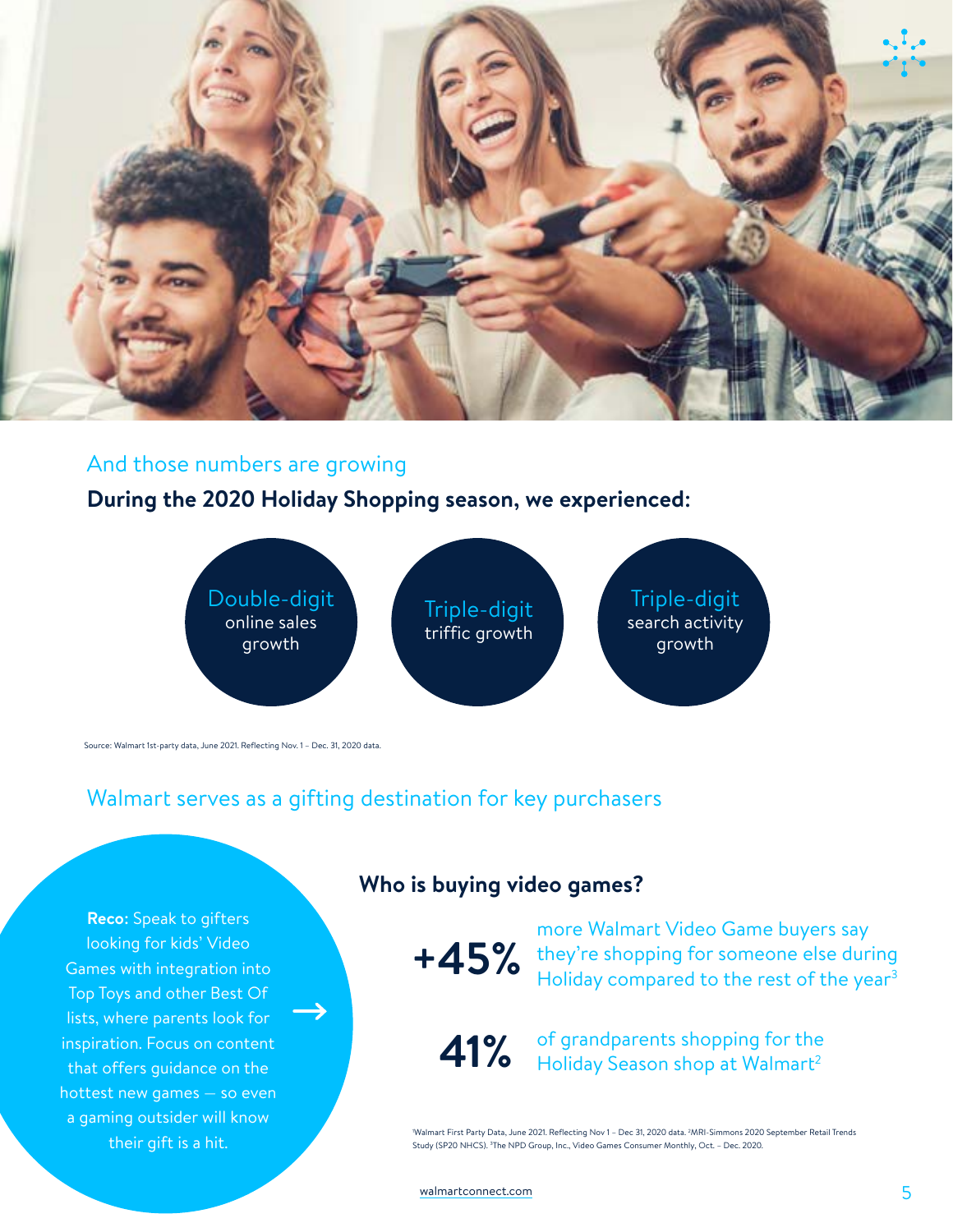# Electronics set to light up during Holiday shopping time

## Family matters after a year of spending time apart

This year, **Walmart** customers are:

#### 2X times more likely to celebrate the Holidays with both friends and family

This year, Walmart customers plan on celebrating:

# 15% ,,,,,,,,,,,,,,,,,,,,,,,,,,,,,, 31%

## with both **extended family**

will have a smaller in-person 27% gathering with immediate **family** without masks

with both friends and family

Source: Spark Panel, April 2021 [Data collected through an online survey distributed to Walmart Customer Spark panel members. Managed by conversation>ally, a Data Strategy & Insights team, part of Walmart Global Tech N = Total 423].

## Of Walmart customers:

**54%** anticipate spending the same amount or MORE on Electronics during this Holiday season as compared to last year

#### Here's what they plan to spend:

More than 33% plan to spend up \$199 or more 15% plan to spend between \$100 - \$199 19% plan to spend between \$200 - \$499

Source: Spark Panel, April 2021 [Data collected through an online survey distributed to Walmart Customer Spark panel members. Managed by conversation>ally, a Data Strategy & Insights team, part of Walmart Global Tech N = Total 423].

#### And here's how (and when) to reach Walmart customers:

**31%** get their Holiday inspiration from in-store displays & decorations 83% prefer deals/sales spread out over the course of the season 26% plan on using pickup and delivery more this year

Source: Spark Panel, April 2021 [Data collected through an online survey distributed to Walmart Customer Spark panel members. Managed by conversation>ally, a Data Strategy & Insights team, part of Walmart Global Tech N = Total 423].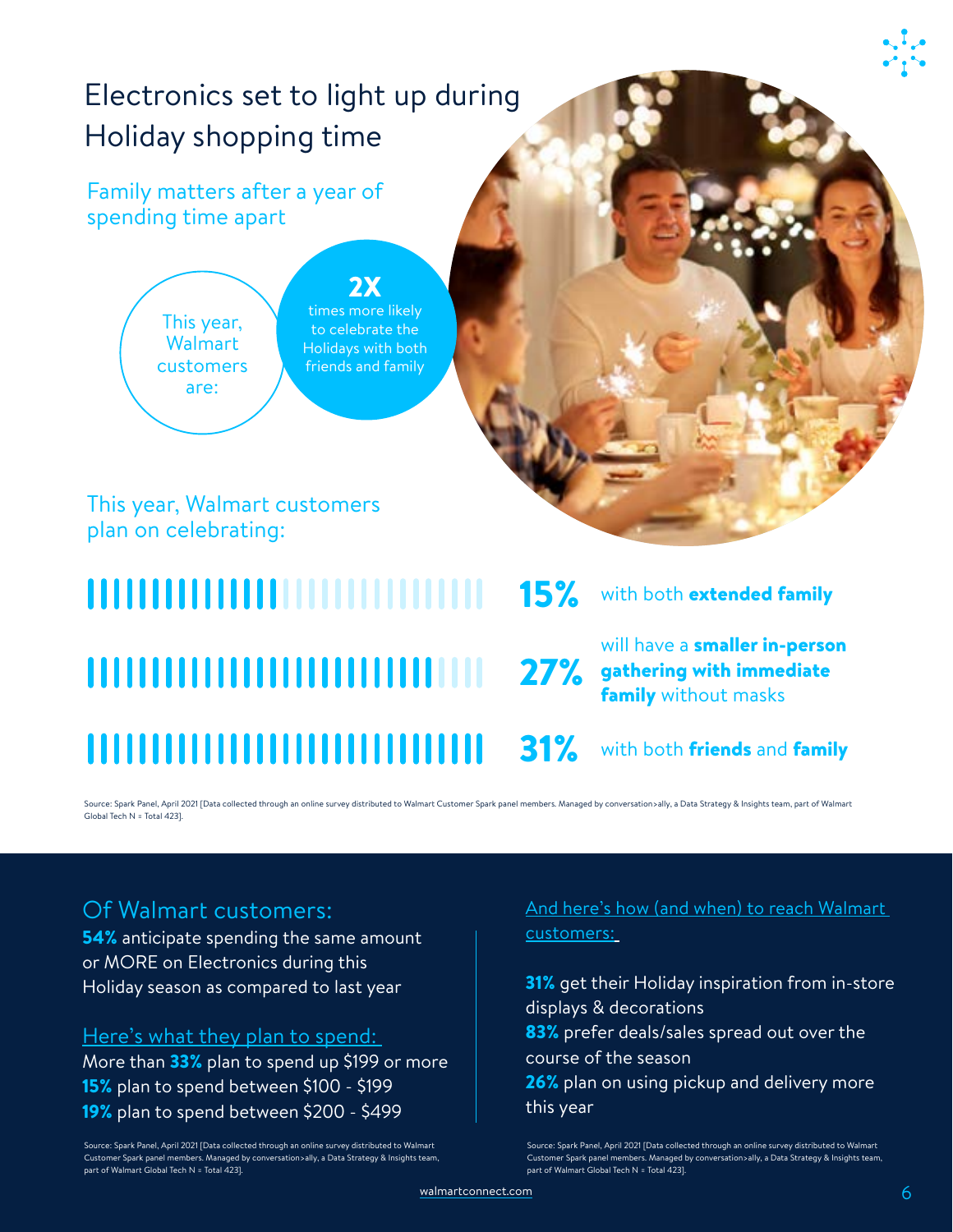

The volume of vacuum sales and purchase interest is set to expand during the Holiday season

#### Of Walmart customers:

20% are planning to buy a new vacuum in the next six months and intend to shop during the holiday season

27% of those 18-34 plan to buy their next vacuum during the 2021 holiday season

Source: 1Spark Panel, May 2021 [Data collected through an online survey distributed to 9 Walmart Customer Spark panel members. Managed by conversation>ally, a Data Strategy & Insights team, part of Walmart Global Tech N = Total 634.], 2Walmart First Party Data, Nov. – Dec. 2020

**Reco:** Activate keyword display and keyword bidding to increase visibility and consideration while our customers browse. Integrated display and sponsored product campaigns, on average, result in +20% higher Sponsored Product ROAS.3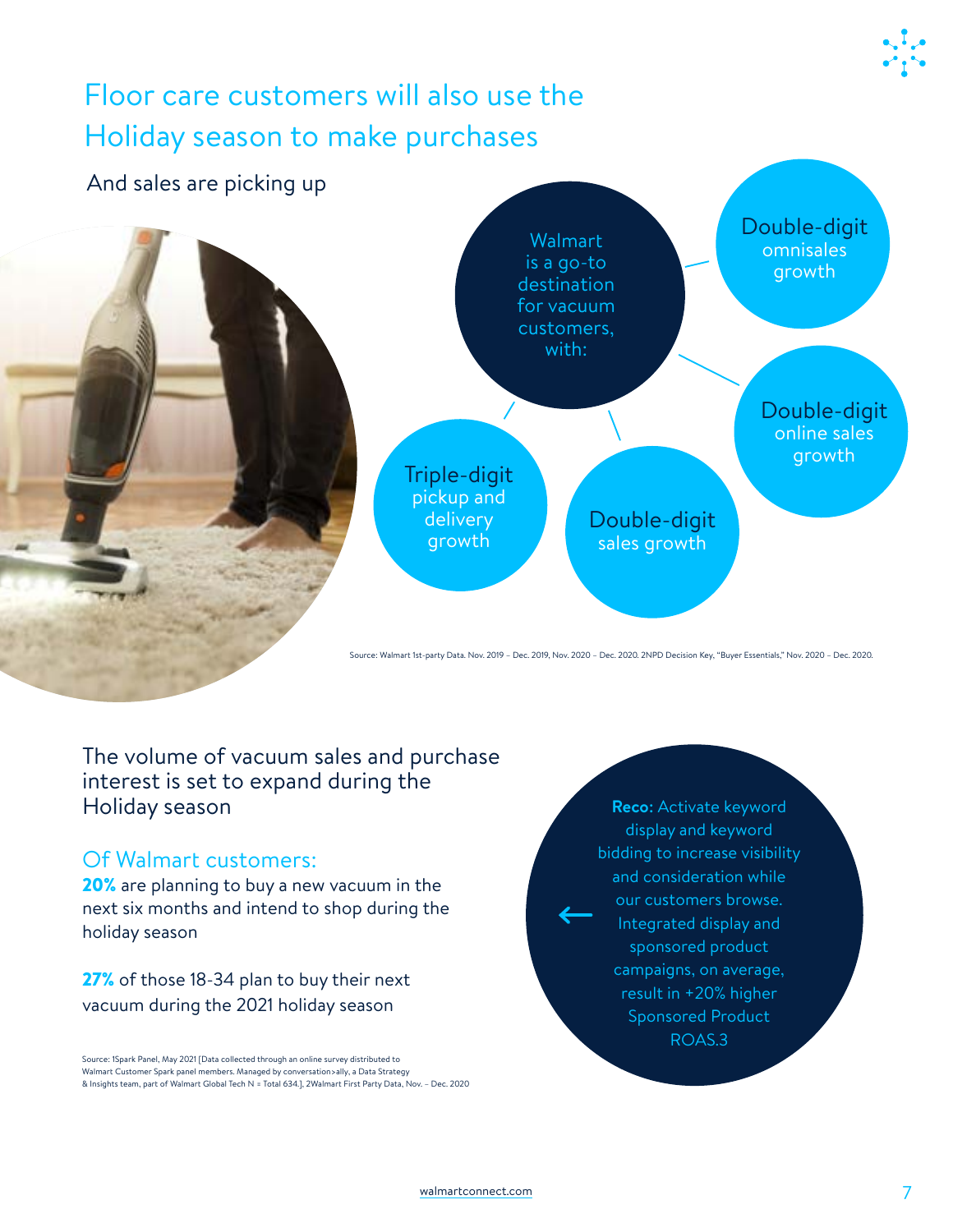### Here's how to grab their attention

#### Of Walmart vacuum customers:

67% say deals and sales influence when and where they will purchase a vacuum<sup>1</sup>

**39%** of those who make a purchase during the holiday season are omnishoppers $2$ 

**10%** get inspiration from in-store displays and decorations<sup>1</sup>

Source: Walmart 1st-party data. Nov. 2019 – Dec. 2019 and Nov. 2020 – Dec. 2020. 2NPD Decision Key, 9 "Buyer Essentials," Nov. 2020 – Dec. 2020.

Reco: Implement upperfunnel tactics like broad reach and offsite display ads to build brand awareness and remain top-of-mind for customers. These tactics, on average saw +2X ROAS during the 2020 Holiday season.

# Full bellies and full carts as customers plan their Holiday food and beverage shopping

Last year's new Holiday food and beverage choices will become lasting traditions

The percent of Walmart Customers who report they will:



Reco: Help customers by staying top-of-mind for various food moments: Thanksgiving meal, Fall Baking, Food gifting, Holiday entertaining, etc. Parents and grandparents are trying to prepare the most delicious meals as well as treating everyone with snacks, candy, and gift baskets.

Source: Walmart Spark Panel, April 2021. [Data was collected through an online survey distributed to Walmart Customer Spark panel members. Managed by conversation>ally, a Data Strategy & Insights team, part of Walmart Global Tech N = Total 423).

### Food and beverages remain a staple for every customer

During an average week of the holiday season, customers purchased food and beverages at a rate of:

**1B+**

at Walmart, online and in-store at Walmart\* Grocery

dry goods

**1.1B 285M 192MM 150M**

Snacks and beverages\*

Produce products\*

Source: Walmart 1st-party data, June 2021. Reflecting Nov. 1, 2020 – Dec. 31, 2020 data. \*Includes both online and in-store.<br>Notified the state of the state of the state of the state of the state of the state of the state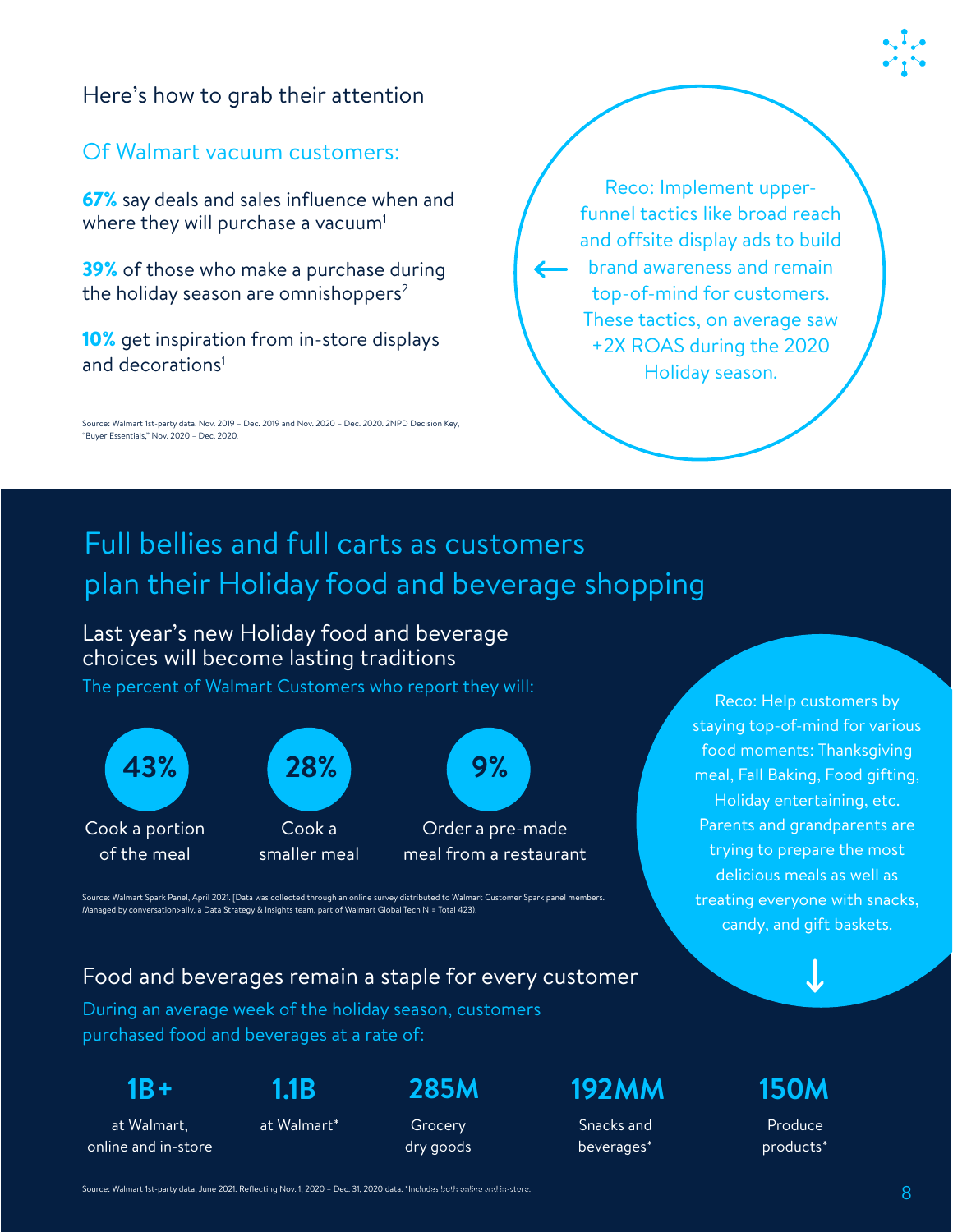

# Diversity drives interest (and sales!) in the beauty category

Beauty customers are diverse, especially during the holiday season



Beauty customers were male

Customers came from all age groups:

25%+ were aged 25-39

25%+ were aged 40-54

25%+ were aged 55-75

And they are becoming even more diverse:

28% of holiday beauty customers were multicultural in 2020

#### That's up 4% over 2019

Source: Walmart 1<sup>st</sup>-party data, Nov.-Dec. 2019 and Nov.-Dec. 2020.

## Beauty customers say they are ready to celebrate again

83% of Walmart customers are very to extrer<br>83% likely to celebrate the holidays this year of Walmart customers are very to extremely

> Source: Spark Panel, May 2021 [Data collected through an online survey distributed to Walmart Customer Spark panel members. Managed by conversation>ally, a Data Strategy & Insights team, part of Walmart Global Tech N = Total 513].

**Reco:** Unbranded Keyword targeting and Sponsored Products provide an opening to get in front of customers who are down the consideration path but still open to new ideas.

Because beauty customers are excited to see people in person again, they will want to look their best. Of customers:



plan on celebrating with both friends and

family this year said that they plan on having<br>family this year a virtual celebration this year (compared to 14% last year)

**0%** 

**Reco:** Marketing needs to be cross-channel and earlier in the season to align with beauty customer browsing and buying behavior during holiday.



still plan on having smaller gathering with family considering COVID-19 concerns

Source: Spark Panel, May 2021 [Data collected through an online survey distributed to Walmart Customer Spark panel members. Managed by conversation>ally, a Data Strategy & Insights team, part of Walmart Global Tech N = Total 557].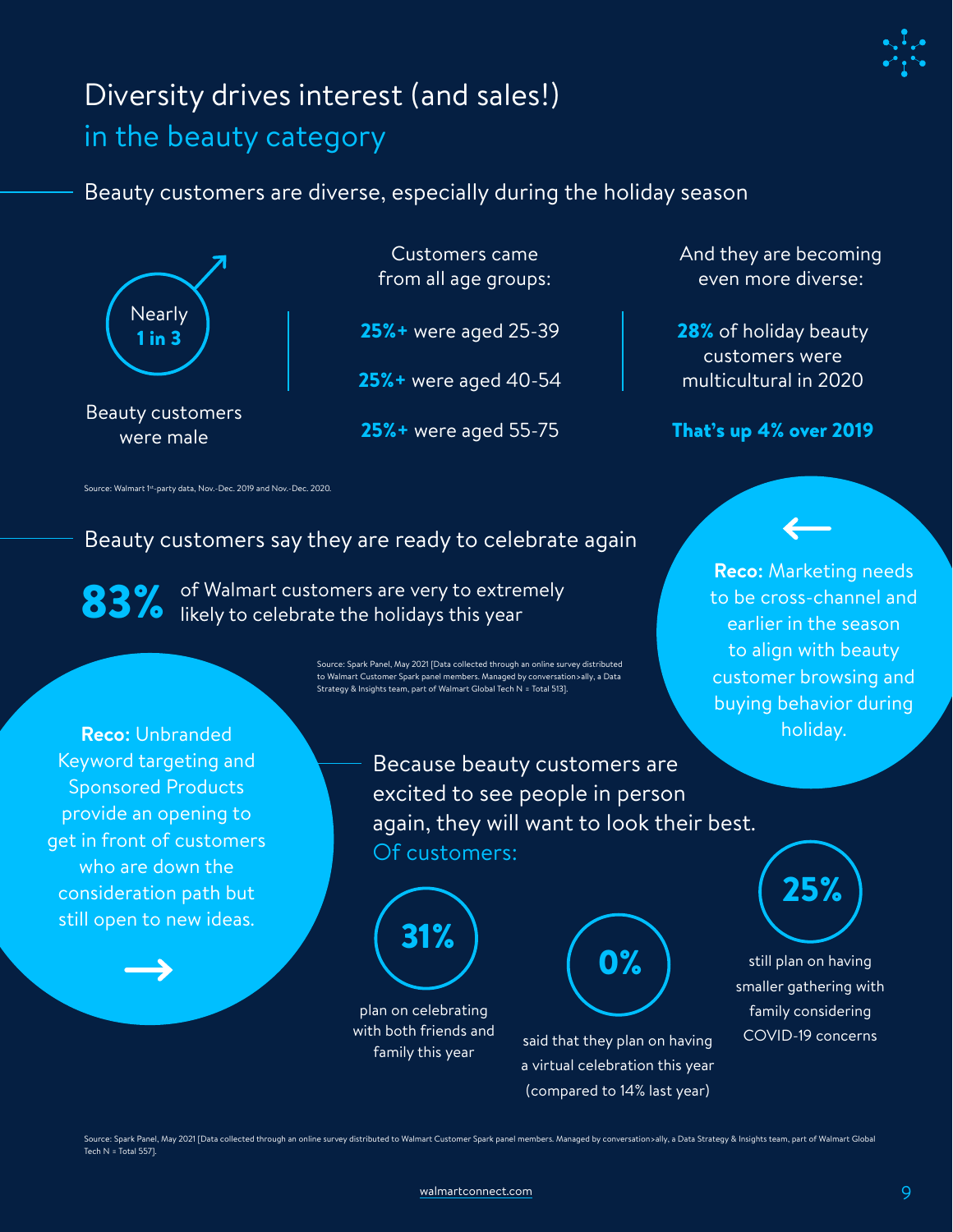

# Creating connectivity with wireless customers during the Holiday season

After the pandemic postponed many plans in 2020, customers want to reach out to friends and family



of Walmart customers are likely or extremely likely to buy Wireless at Walmart for the Holidays this year

conversion with a Search Brand Amplifier campaign. By adding Keyword targeting tactics, you can also connect with customers who are more likely to buy your product.

Source: Spark Panel, June 2021 [Data collected through an online survey distributed to Walmart Customer Spark panel members. Managed by conversation>ally, a Data Strategy & Insights team, part of Walmart Global Tech]. N = Total 423)



## Walmart customers plan to spend more this year, too

Walmart customers report they plan to spend the following on Wireless this Holiday season:

> **45%** - up to \$199+ **23%** - \$100 - \$199 **22%** - \$200 - \$499

And **61%** anticipate spending the same amount or MORE as compared to last year

Source: Spark Panel, June 2021 [Data collected through an online survey distributed to Walmart Customer Spark panel members. Managed by conversation>ally, a Data Strategy & Insights team, part of Walmart Global Tech]. N = Total 423)